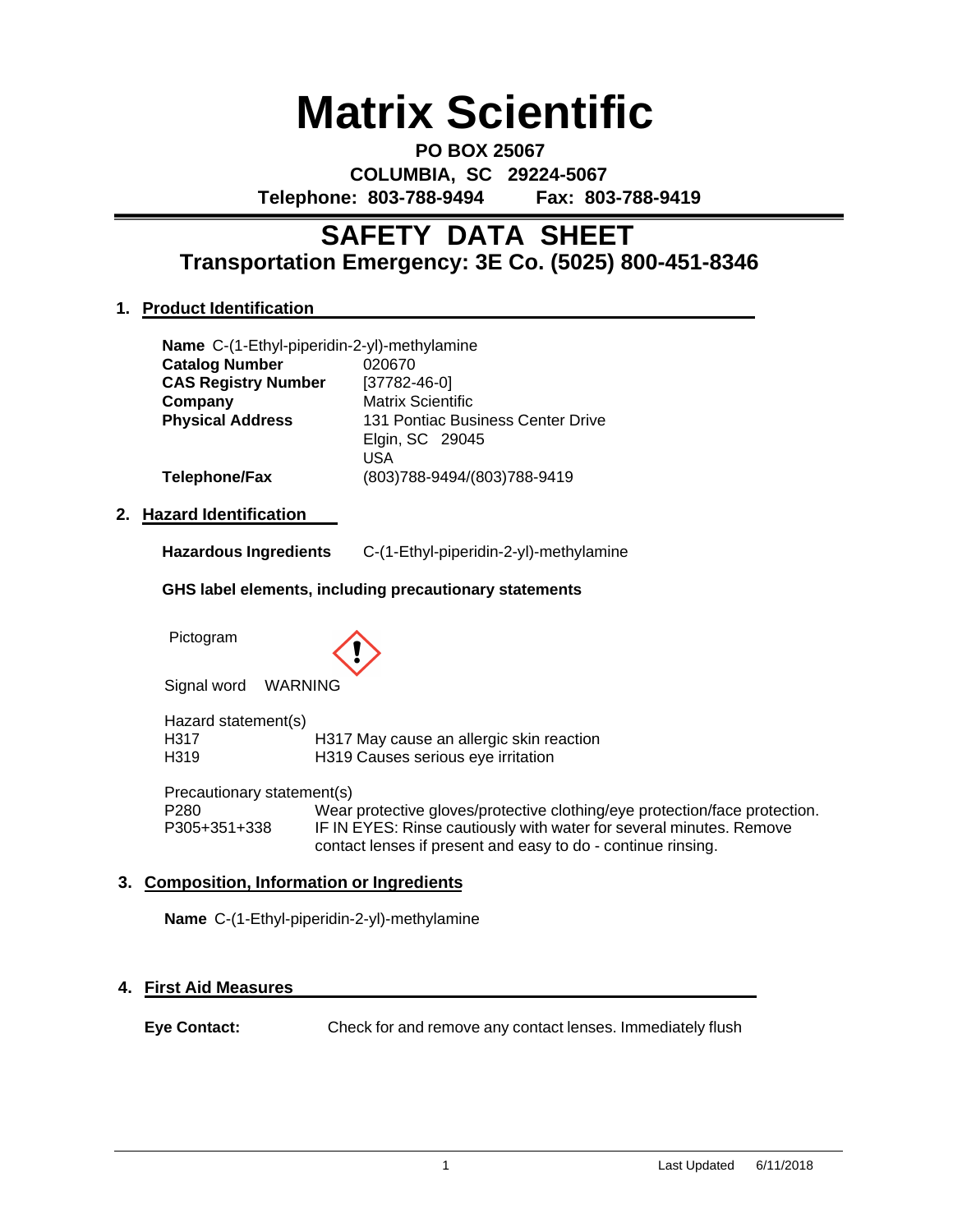| eyes with clean, running water for at least 15 minutes while keeping eyes<br>open. Cool water may be used. Seek medical attention.                |
|---------------------------------------------------------------------------------------------------------------------------------------------------|
| After contact with skin, wash with generous quantities of running water.                                                                          |
| Gently and thoroughly wash affected area with running water and non-                                                                              |
| abrasive soap. Cool water may be used. Cover the affected area with<br>emollient. Seek medical attention. Wash any contaminated clothing prior to |
| reusing.                                                                                                                                          |
| Remove the victim from the source of exposure to fresh, uncontaminated                                                                            |
| air. If victim's breathing is difficult, administer oxygen. Seek medical<br>attention.                                                            |
| Do NOT induce vomiting. Give water to victim to drink. Seek medical<br>attention.                                                                 |
|                                                                                                                                                   |

# **5. Fire-Fighting Measures**

| <b>Extinguishing media:</b><br><b>Special fire fighting</b> | Carbon dioxide, dry chemical powder, alcohol or polymer foam.                                             |
|-------------------------------------------------------------|-----------------------------------------------------------------------------------------------------------|
| procedures:                                                 | Wear self-contained breathing apparatus and protective clothing to prevent<br>contact with skin and eyes. |
| Unusual fire and<br>explosion hazards/<br>decomposition of  |                                                                                                           |
| product:                                                    | Emits toxic fumes under fire conditions.                                                                  |

# **6. Accidental Release Measures**

Steps to be taken if material is spilled or otherwise released into the environment - Wear Appropriate respirator, impervious boots and heavy rubber (or otherwise impervious) gloves. Scoop up solid material or absorb liquid material and place into appropriate container. Ventilate area and wash affected spill area after pickup is complete. Wash skin immediately with plenty of water. Place solid or absorbed material into containers and close for disposal.

# **7. Handling and Storage**

Avoid prolonged exposure. Use caution when handling. Exposure to any chemical should be limited. Do not breath dust or vapor. Have safety shower and eye wash available. Do not get in eyes, on skin or on clothing. Keep container tightly closed. Store in a cool, dry, well-ventilated place. Ensure adequate ventilation during use. Use only in a chemical fume hood. To the best of our knowledge, the health hazards of this product have not been fully investigated. This product is provided solely for the purpose of research and development.

# **8. Exposure Controls and Personal Protection**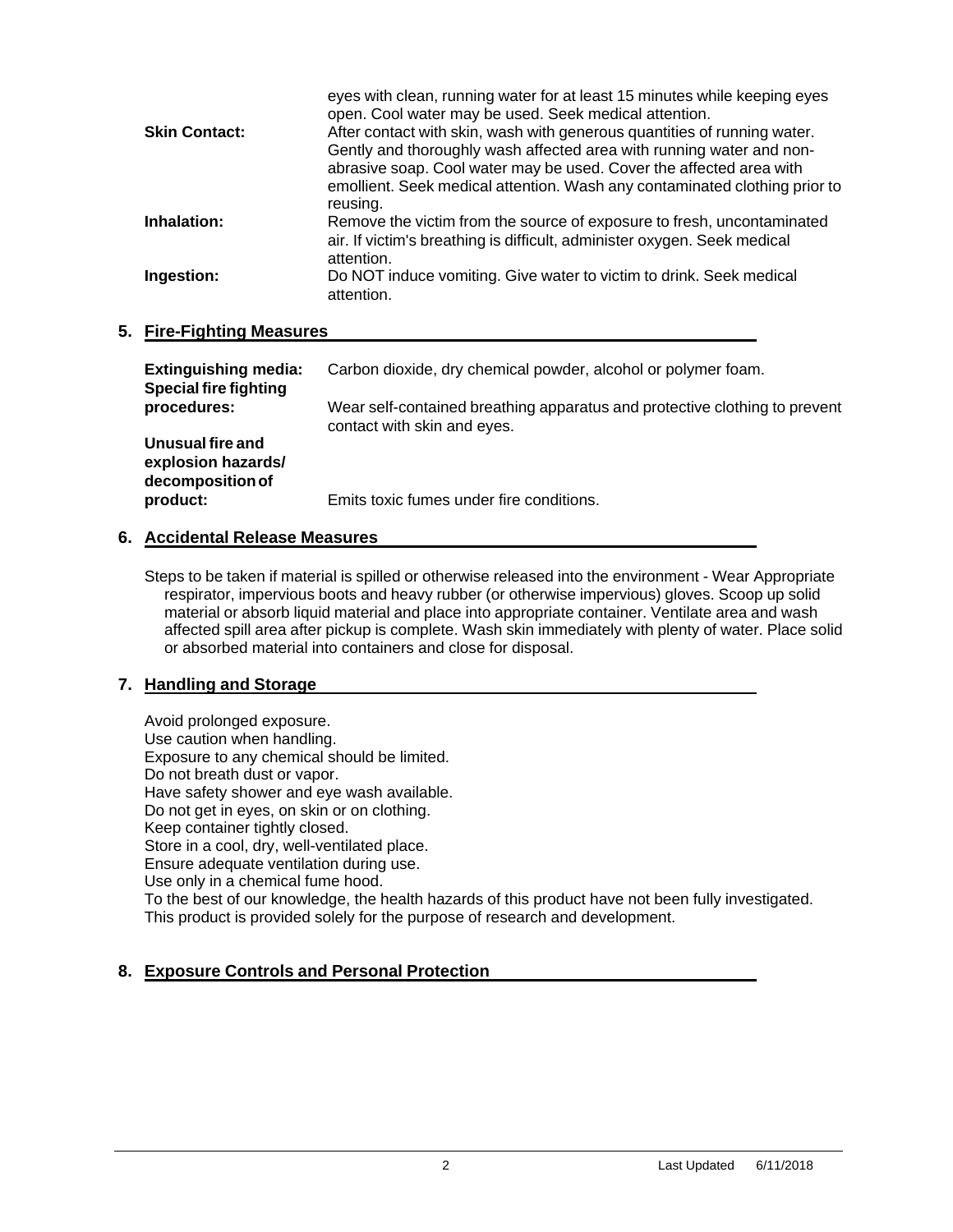Wear Protective safety goggles. Wear chemical-resistant gloves. Wear protective clothing and chemical resistant boots. Ensure ventilation during use. After contact with skin, wash immediately.

# **9. Physical and Chemical Properties**

**Molecular Formula:** C8H18N2 **Molecular Weight:** 142.25 **Boiling point (C):** 90°/16 Torr

# **10. Stability and Reactivity**

| Incompatibilities:                   | Strong oxidizing agents<br>Strong acids and bases |  |  |  |
|--------------------------------------|---------------------------------------------------|--|--|--|
| <b>Hazard Decomposition Products</b> |                                                   |  |  |  |
| Carbon                               | carbon monoxide                                   |  |  |  |
|                                      | carbon dioxide                                    |  |  |  |
| <b>Nitrogen</b>                      | oxides of nitrogen                                |  |  |  |

# **11. Toxicological Information**

#### **Acute effects:**

Irritant May be harmful by ingestion and inhalation. Material is irritating to mucous membranes and upper respiratory tract. To the best of our knowledge, the toxicological properties of this product have not been fully investigated or determined.

#### **12. Ecological Information**

| <b>Mobility:</b>             | Data not known    |
|------------------------------|-------------------|
| <b>Persistence and</b>       |                   |
| degradability:               | No data available |
| <b>Cumulative potential:</b> | No data available |
| Other adverse effects:       | No data available |

# **13. Disposal Considerations**

Absent other actions demanded by federal or local regulations - Dissolve or mix the material with a combustible solvent and burn in a requlated, chemical incinerator equipped with after burner and scrubber.

Observe all federal, state and local laws.

# **14. Transport Information**

**Shipping Name** Classed non-hazardous for shipment